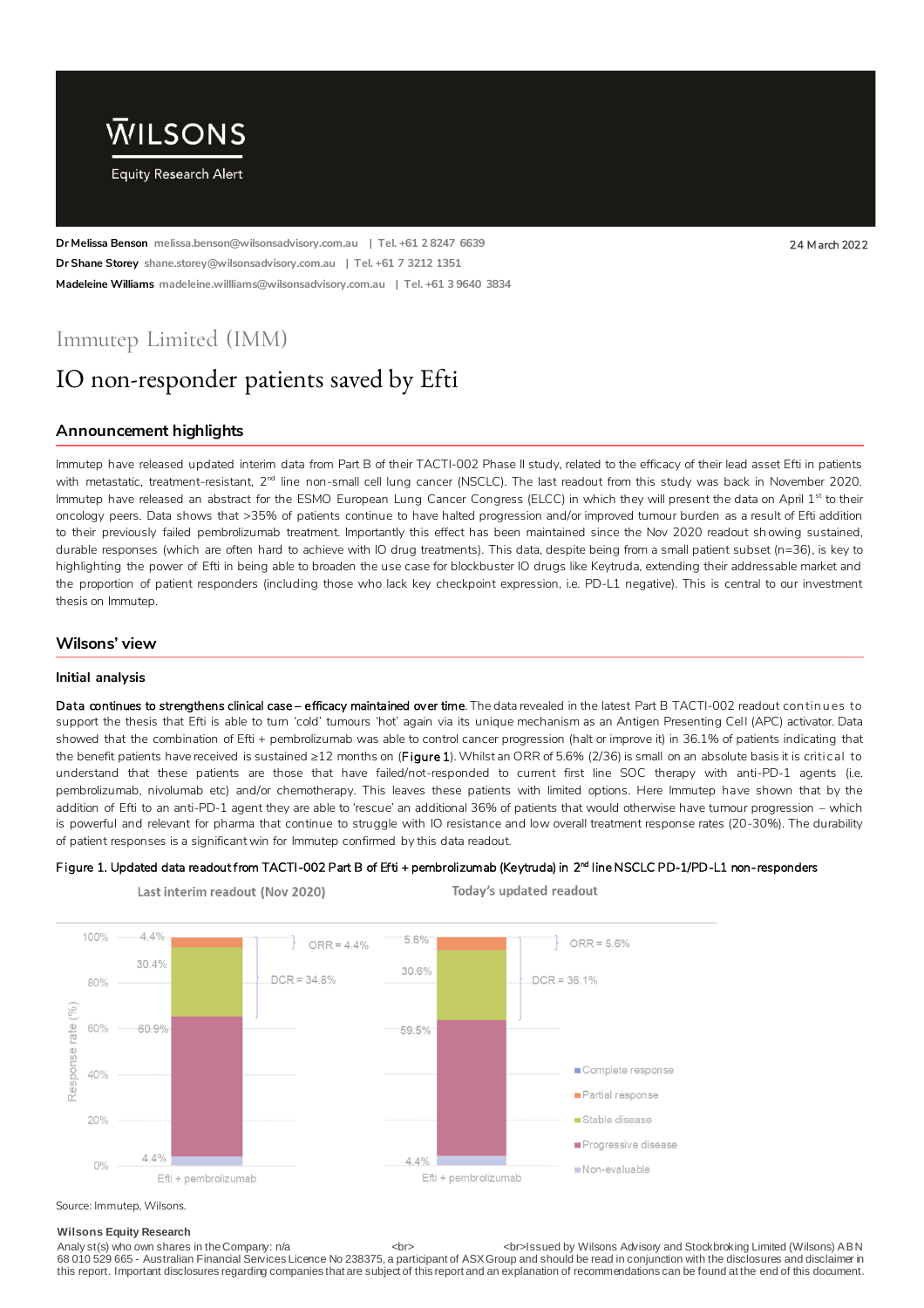Importantly, this tumour stabilisation did not come at the expense of safety. The updated interim data shows safety and tolerability of the Efti + pembrolizumab combination in line with previously reported data. Two patients (5.6%) discontinued treatment due to adverse reactions. This is critical also to the future of Efti in an IO-IO combination setting, where the incremental efficacy benefit must far outweigh any additive toxicity of a second agent (i.e. Efti in this case) – which it does in this case. The same has not been seen with other combinations in the past (i.e. addition of an ti -CTLA-4 agents to anti-PD-1s has led to worsened safety/tolerability profiles in some instances).

Responses achieved in cohort lacking PD-1 expression. As a reminder, the TACTI-002 Part B enrolled patients on an all-comers basis – i.e. they were not restricted to only those with positive PD-L1 checkpoint expression. It is key to note that current approvals of Keytruda are restricted to patients that express its checkpoint target (PD-1) (~65% patients max). This leaves a significant portion of patients (~35%) with no access to Keytruda in mNSCLC. The data presented today by Immutep included 13 of 36 (36%) patients with no PD-L1 expression. Being able to achieve disease control in a cohort irrespective of PD-L1 expression is important for the expansion of anti-PD-1 therapies and their addressable market.

Efti has the potential to expand the TAM for Keytruda by >30%. As we have previously assessed, we see the true value of Efti in its ability to exten d and expand the addressable market for pembrolizumab (Keytruda®) – hence why it is so attractive to large anti-PD-1 players like Merck (MSD). This data shows just in one cancer indication how Efti is able to reinvigorate the immunogenic cancer response that was previously unresponsive to effectively increase the 'responder' patient pool for Keytruda by >35%. This brings the potential for players like MSD to a) increase the number of patients who respond to Keytruda; b) increase the spectrum of cancers that may be made more immunogenic; and c) achieve longer survival for Keytruda patients which has the ability to increase sales per patient.

#### **Earnings implications**

None. This data further solidifies our view in the attractiveness of Efti in the NSCLC indication as a potential game-changer for existing anti-PD-1 drugs such as Keytruda.

#### **Investment view**

We maintain our OVERWEIGHT rating and \$0.91 per share risked PT on Immutep. As a reminder, ~55% of our risked valuation lies with the opportunity for Efti in the NSCLC indication.